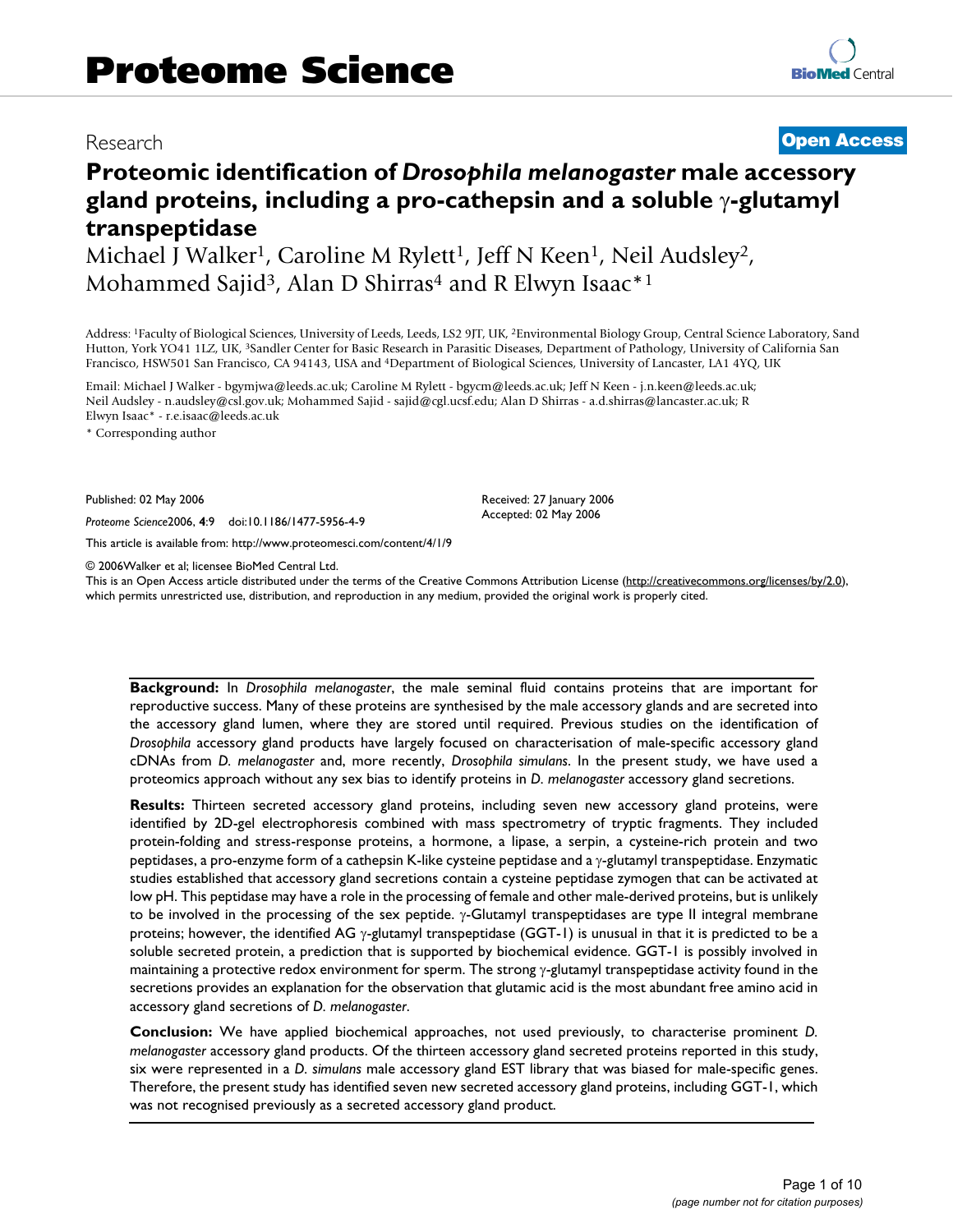# **Background**

The male accessory glands (AGs) of *Drosophila melanogaster* are necessary for male fertility [1,2]. They are responsible for the synthesis and secretion of a large number of seminal fluid proteins, many of which have not been structurally or functionally characterised. The most studied AG products are male-specific proteins (Acps) that elicit multiple physiological and behavioural effects in post-mated females [3]. These male influences include increased rate of egg-laying, reduced attractiveness to males, rejection of courting males, better sperm storage and a reduction in female life-span [3]. The altered behaviour of mated females can last up to one week and this long-term effect is dependent upon transfer of both sperm as well as seminal fluid. The sex peptide (Acp70A) is partly responsible for eliciting the short-term female responses and solely responsible for the longer lasting changes in post-mated female behaviour [4,5]. The latter effect is dependent upon the presence of sperm that carry sex peptide bound to the surface of sperm tails [6]. The tethered sex peptide is slowly-released from the sperm by proteolytic cleavage of the N-terminal binding domain from the C-terminal sequence, which contains the signal for the post-mating response [7]. A second AG product (ovulin, ACP26Aa) is also involved in stimulating the early responses in mated females and appears to have a direct effect on ovulation [8-10]. Ovulin also undergoes proteolysis in the female reproductive tract to release biologically active peptides, a process that is dependent upon another, as yet unidentified, male AG product [11]. Sperm storage in the post-mated female requires Acp36DE, a 122 kDa glycoprotein that is processed to a 68 kDa protein in the female within ten minutes of transfer from the male [12- 14].

Other seminal fluid proteins that have been studied include peptidase inhibitors, components of the mating plug, lipases and anti-bacterial peptides (reviewed in [3]). An expressed sequence tag screen of a cDNA library prepared from the AGs of *D. simulans* and purposely enriched for male-specific cDNAs, indicated that there might be in total over 70 Acps in this species [15]. Several classes of enzymes, including lipases and peptidases, were well represented in the *D. simulans* AG ESTs, as were peptidase inhibitors and immune defence proteins [16]. This information has led to a re-assessment of the total number of secreted *D. melanogaster* Acps, which is now thought to be 52 [17]. However, this number will exclude AG products, which are highly expressed in female tissues, but are vital for male reproductive success. Specific antibodies raised to thirteen *D. melanogaster* Acps showed that these male AG proteins have multiple fates once transferred to the female reproductive tract, with some proteins entering the female haemolymph [18].

We now report the direct characterisation of protein products of *D. melanogaster* AGs, which were resolved by 2Dgel electrophoresis and identified by mass spectrometry of tryptic peptides. This study identifies thirteen AG proteins, including protein-folding and stress-response proteins, a lipase, a cysteine-rich protein and two peptidases, a proform of a cathepsin-like cysteine peptidase and a soluble γ-glutamyl transpeptidase. Seven of these proteins have not previously been identified as secreted AG products. We also show that the AG secretions possess cysteine peptidase and γ-glutamyl transpeptidase activities and that the cysteine peptidase is synthesised primarily as an inactive zymogen. The cathepsin K-like cysteine peptidase is a candidate for the processing enzyme responsible for the delayed cleavage of male proteins and peptides in the uterus of the post-mated female.

# **Results and discussion** *Identification of secreted AG proteins*

AG contents were analysed by 2D-gel electrophoresis; the first dimension used either pH 3–10 or pH 4–7 IPG strips (Fig. 1). The gels were Coomassie stained and the most intense resolved protein spots subjected to trypsin digestion and peptide fragment analysis by either MALDI-MS or LC-MS/MS. Thirteen AG proteins with predicted signal peptides for secretion were identified using this method and their functions were inferred from comparison of the primary structure to members of protein families with known biological activity (Table 1). Almost half of these proteins could be classed as stress response proteins or as proteins required for the efficient and correct folding of newly synthesised proteins in the ER lumen. The other group of proteins contains two peptidases, a lipase, a protein hormone (Acp36DE), a cysteine-rich protein and a serpin.

# *Protein folding and stress response proteins*

CG2852 (cyclophilin-like) and CG9847 (Fkbp-13) are peptidyl-prolyl *cis-trans* isomerases that catalyse the *cistrans* isomerisation of peptidyl-prolyl bonds in polypeptide chains. They belong to two different structural classes that are phylogenetically conserved and are known to have multiple roles in the folding, assembly and trafficking of cellular proteins [19]. Although considered to be primarily intracellular proteins, some mammalian cells secrete cyclophilins into the extracellular environment, where they have an important role in mediating cellular responses to oxidative stress and in modulating immunity. CG6988 is a protein disulfide isomerase (PDI) that contains two thioredoxin-like folds and is highly expressed at all stages of development [20]. The PDI family of proteins catalyse the formation, reduction and isomerisation of disulphide bonds and can protect cells from hypoxic cell death [21]. Their ability to bind polypeptide chains allows PDI to act as a molecular chaperone assist-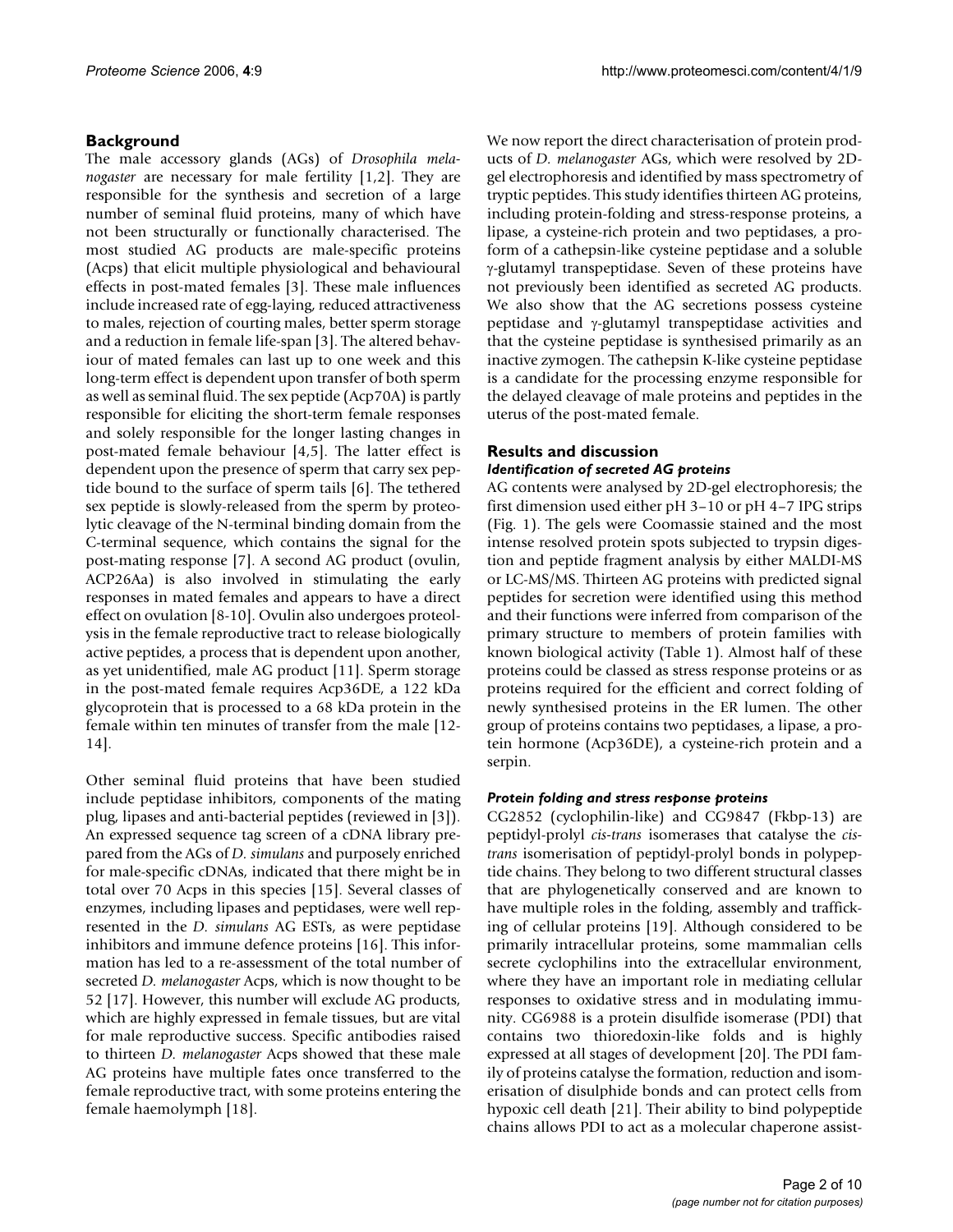| CG number | Protein name | Homology                               | Predicted function  | Number of<br>peptides<br>matched | % coverage | Estimated<br>protein Mr<br>(kDa) | Theoretical<br>Mr (kDa) |
|-----------|--------------|----------------------------------------|---------------------|----------------------------------|------------|----------------------------------|-------------------------|
| CG2852    |              | peptidyl-prolyl cis-trans<br>isomerase | protein folding     | 11(8)                            | 57 (46)    | 20                               | 22                      |
| CG2918    |              | heat shock protein 70 kDA              | chaperone           | 4                                | 17         | 106                              | 103                     |
| CG4147    | Hsc-70-3     | heat shock protein                     | chaperone           | (15)                             | (26)       | 71                               | 72                      |
| CG4847    |              | cathepsin K                            | peptidase           | 3(9)                             | 8(39)      | 42                               | 44                      |
| CG5520    | Gp93         | histidine kinase-like ATPase           | chaperone           | 2                                | 3          | 92                               | 90                      |
| CG6461    | Ggt-1        | y-glutamyl transpeptidase              | peptidase           | 2                                | 5          | 24                               | 63                      |
| CG6988    | Pdi          | protein disulfide isomerase            | protein folding     | 8                                | 23         | 62                               | 56                      |
| CG7157    | Acp36DE      |                                        | hormone             | (3)                              | (3)        | 102                              | 102                     |
| CG9334    | Spn3         | serpin                                 | peptidase inhibitor | (14)                             | (45)       | 45                               | 42                      |
| CG9429    | calreticulin | chaperone                              | chaperone           | (8)                              | (21)       | 53                               | 47                      |
| CG9847    | Fkbp13       | peptidyl-prolyl cis-trans<br>isomerase | protein folding     | 2                                | 2          | 26                               | 24                      |
| CG17575   |              | <b>CRISP</b>                           |                     | (6)                              | (25)       | 33                               | 32                      |
| CG31872   |              | triacylglycerol lipase                 | lipid metabolism    | 6(4)                             | 7(4)       | 118                              | 119                     |

**Table 1:** *D. melanogaster* **accessory gland proteins identified by proteomics. AG proteins with a secretory signal peptide identified by either MALDI-MS or LC-MS/MS of tryptic fragments of AG protein spots excised from 2D gels. Data presented in parenthesis is derived from MALDI-MS analysis**

ing with the folding of polypeptides and increasing the yield of correctly folded proteins.

Four other molecular chaperones (CG9429/calreticulin; CG4147/HSP70-3; CG2918; CG5520/Gp93) were identified in this proteomic study of male AGs. *D. melanogaster* calreticulin belongs to the highly conserved family of lectin-like Ca2+-binding ER proteins that have diverse cellular roles in mammals, including regulation of intracellular Ca2+, the correct folding of glycoproteins, integrin-mediated Ca2+ signalling, phagocytosis and cell adhesion [22,23]. HSP70-3 is a BiP homologue involved in assembling protein complexes inside the endoplasmic reticulum [24]. Gp93 is a highly conserved heat shock protein (HSP) of the vertebrate gp96 family of endoplasmic reticulum proteins. Galewsky *et al*. have reported that Gp93 accumulates at cell borders suggesting that the *D. melanogaster* protein can be exported from the cell to the extracellular surface [25]. CG2918 is structurally also a member of the HSP family of proteins with strong homology to mammalian hypoxia up-regulated protein ROP150 [26].

Five of the aforementioned AG protein-folding and stressresponse proteins possess a K/HDEL C-terminal sequence (the C-terminus of CG2918 is HSEL) suggesting that these proteins are resident in the lumen of the endoplasmic reticulum. However, it is well documented that proteins entering the secretory pathway can escape KDEL-mediated endoplasmic reticulum-retention to have a functional role at the cell surface or in the extracellular milieu [23,27]. Indeed, recent studies have shown that cell-surface chaperone proteins can have important roles in reproduction

by functioning as intercellular signalling molecules that facilitate sperm-oocyte interaction [28-30].

### *Acp36DE (CG7157), cysteine-rich protein (CG17575) and serpin-3 (spn-3, CG9334)*

Acp36DE (CG7157) has been extensively studied and shown to be required for sperm storage [12,14,31], although the mechanism by which this is achieved is not known. CG17575 has been shown by comparative structural modelling to be a member of the CRISP family (cysteine-rich secretory protein) [16]. Interestingly, mammalian CRISP-1 is secreted by the proximal epididymis, binds to the sperm surface, and appears to be involved in gamete fusion [32]. CRISP-2 is secreted from spermatocytes and facilitates enhanced binding of spermatocytes to Sertoli cells. Allurin, another CRISP, acts as a sperm chemoattractant produced by female *Xenopus* as part of the egg jelly [33]. In addition to these suggested roles in reproduction, CRISP proteins of the CRISP-3 class might also form part of the innate immune defence system [34]. Antibodies raised to recombinant CG17575 were used in a recent study to determine the fate of the protein in the mated female. Western blot analyses suggested a broad distribution for CG17575 in female reproductive tissues, including the uterus, oviduct and egg surface [18], consistent with a possible role in gamete fusion.

Two members (Acp76A and Acp62F) of the serpin family were previously known to be present in *D. melanogaster* AG secretions. The proteomic identification of SPN-3 takes the number of *D. melanogaster* AG serpins to three and this number might be an underestimate, since Swanson and colleagues identified six AG serpin genes in *D.*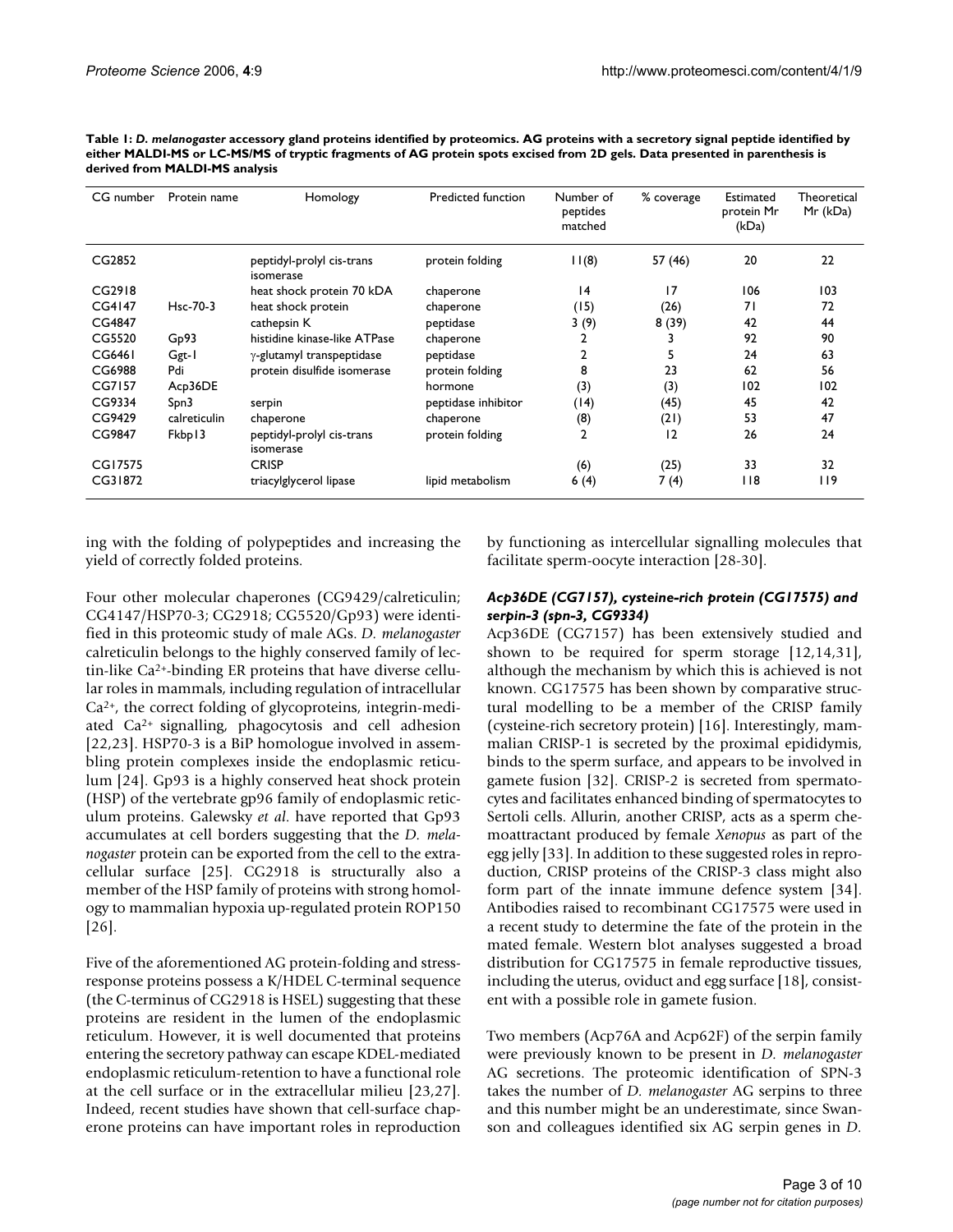

#### Figure 1

A representative 2-D gel (pH 4–7) stained with Coomassie blue, showing the separation of proteins from 80 male AGs. Protein spots that were unambiguously identified as secreted proteins in this experiment are labelled. 1, CG9429; 2, CG4147; 3, CG4847; 4, CG17575.

*simulans*, including the orthologue of *Spn-3* [15]. The expression of a number of serpin family genes in the AG probably reflects the importance to the male of controlling proteolysis by serine peptidases in the seminal fluid [16]. Evidence for such a role for serpins in animal reproduction comes from studies on male mice lacking the serpins, PCI and nexin-1 [35,36]. These animals display abnormal spermatogenesis and malformation of the copulatory plug presumably as a result of a failure to control peptidase activity. Immunological studies on the fates of *D. melanogaster* Acps in the female, post-copulation, identified CG9334 in both the mating plug and the sperm storage organs [18].

## *Acid lipase (CG31872)*

The AGs of *D. melanogaster* are known to be a rich source of an acid lipase capable of cleaving triacylglycerol and to some extent cholesterol esters. Smith *et al*. showed that the lipase activity of males was halved after mating, whereas the activity in mated females was three-times that of virgin female flies, indicating transfer in the seminal fluid to the female during copulation [37]. Our proteomics analysis has identified CG31872 as a candidate for this activity. These enzymes might have an important role in providing energy for motile sperm by hydrolysing triglycerides to release free fatty acids for β-oxidation. The work of Mueller *et al*. [17]identified five acid lipase related AG ESTs of *D. simulans* and therefore we might expect additional lipases to be present in the AGs of *D. melanogaster*.

## *Procathepsin protein (CG4847) and the demonstration of pro-form of a cysteine peptidase in AG secretions*

CG4847 encodes a protein that structurally belongs to the papain (C1A) family of cysteine peptidases and is related to mammalian cathepsin K, L and S (Fig. 2) [38]. CG4847 has a predicted molecular weight of 44 kDa in its unprocessed form and, uniquely for this peptidase family, posesses a Gly-Gly-Gly-Phe/Leu repeat sequence close to the N-terminus of the protein. BLAST search of the predicted proteins of the *Drosophila pseudoobscura* genome identified GA18475 as a close homologue of CG4847 that shares 68% identity at the amino acid level. The predicted *D. pseudoobscura* also has a Gly/Leu-rich region following a signal peptide; however this region is shorter than that in CG4847 (Fig. 2).

Cathepsins are typically synthesised as inactive proenzymes that, under favourable conditions, undergo intracellular auto-cleavage that removes an N-terminal pro-domain to generate an active peptidase of around 24 kDa in size [39]. The observation that CG4847 migrates in SDS-polyacrylamide gel electrophoresis with a mass of around 50 kDa and the fact that the peptide mass fingerprint contained five peptides from the predicted prodomain, indicates that the enzyme is secreted with a typical zymogen structure (Fig. 2). We sought enzymatic evidence for the synthesis and secretion of a pro-cathepsin cysteine peptidase by male AGs. AG contents were incubated in activation buffer, prior to performing a standard assay for C1A cathepsins using the substrate Cbz-Leu-Arg-MCA in a continuous assay for peptidase activity. The hydrolysis of the substrate was linear with time and was strongly inhibited by two irreversible inhibitors of cysteine peptidases (E64 and K11777), all at a concentration of 10 µM (Table 2). Mammalian pro-cathepsin K, like many other cysteine peptidases, undergoes autoactivation as a result of a conformational change on lowering the pH [40]. The induced structural change exposes the pro-cathepsin K active site to increase the susceptibility of the propeptide to cleavage. When the activation procedure for the AG cysteine peptidase was performed at 4°C rather than at 35°C, the peptidase activity was greatly reduced (Table 2). This result is consistent with the peptidase being secreted as a zymogen that can be activated in a temperature-dependent manner at low pH. It is possible that the activation of the AG cysteine peptidase occurs after insemination by autocatalysis after experiencing a change in pH in the female reproductive tract or by exposure to another peptidase either present in the seminal fluid or secreted from female reproductive tissues.

A potential role for the CG4847 is in the proteolytic processing of hormone precursors. The predicted protein is structurally related to mammalian cathepsin L, which in secretory vesicles of chromaffin cells functions as a pro-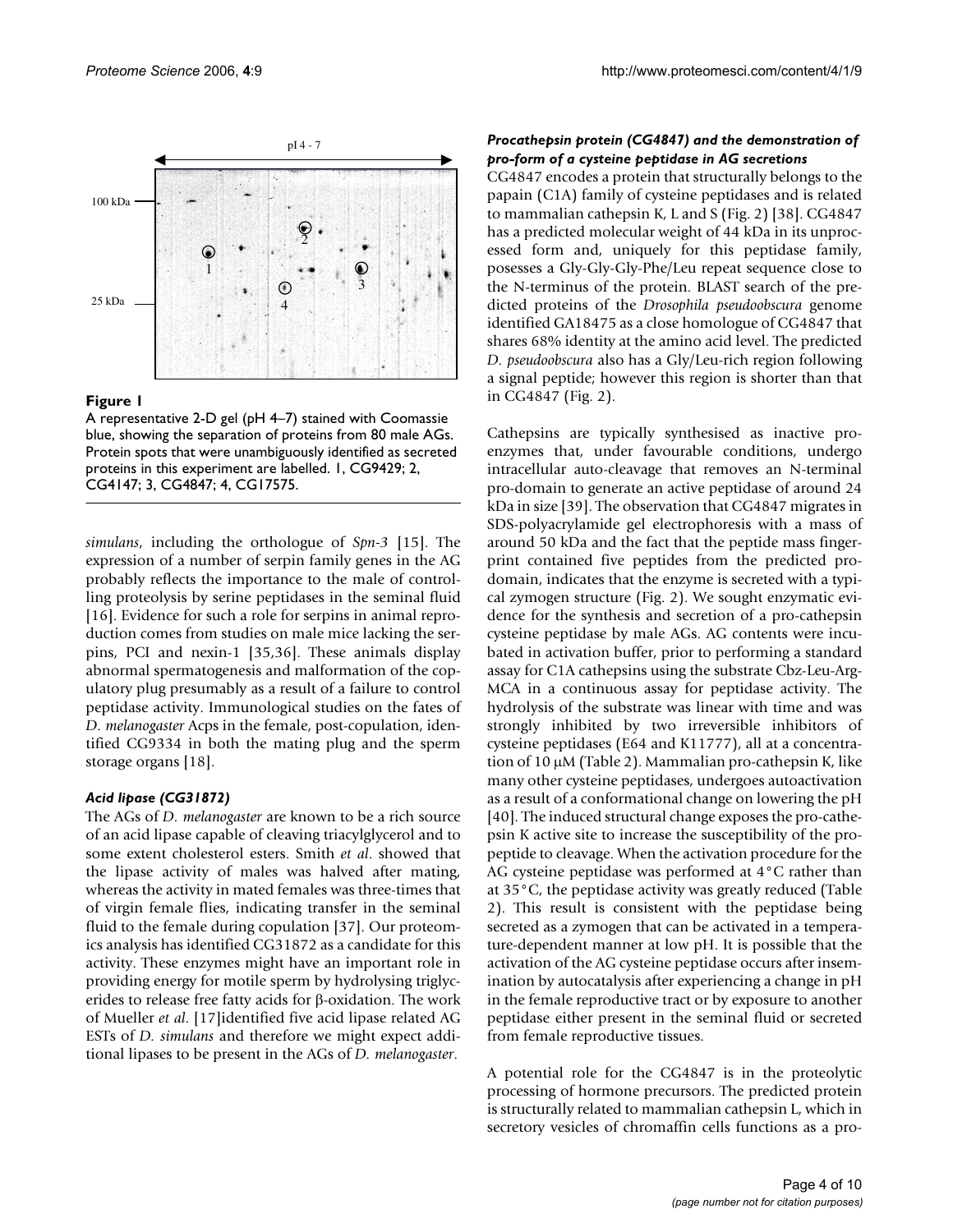| cathepsinK<br>cathepsinS<br>cathepsinL<br>Dp cathepsinK<br>Dm cathepsinK   | -MWGLKVLLLPVVS---FALYPEEILD--THMELMKKTH<br>-MKRLVCVLLVCSSAV-AQMHKDPTLD--HHMHLMKKTY<br>--- ENPTLILAAF CLGIASATE TFDHSEE -- AQMTKMKAMH<br>MKFLLVLPLFVALASAQ------FGG-FGGGLGG-----------NRLGGALSNAANRVQQGIANIARQLPSPPKLTNVQNEGDELAQS<br>MKLLLVLPLLVAVVSGQGFGGGGFGGGFGGGLGGGFGGGLGGLGNNRVGGALQNVAGAVQNAVGNIAKAVPKVPLLSNVQDEGDELSQS                                                                                                                                                                                                  | 33<br>35<br>36<br>71<br>89      |
|----------------------------------------------------------------------------|---------------------------------------------------------------------------------------------------------------------------------------------------------------------------------------------------------------------------------------------------------------------------------------------------------------------------------------------------------------------------------------------------------------------------------------------------------------------------------------------------------------------------------|---------------------------------|
| cathepsinK<br>cathepsinS<br>cathepsinL<br>Dp cathepsinK<br>Dm cathepsinK   | RKOMNNKVDEISRRLIMEKNLKYNSIHNLEASLGVHAVELAVNHLGDVHSEEVVOKVTGLK-VPLSHSRS--NDTLYIPEWEGRAPDSV<br>GKONKEKNEEAVRRLIMEKNLKFWMLHNLEHSMCMHSYDLGWNHLGDVWSEEVMSLWSSLR-VPSQWQR----NITYKSNPNRILGDSV<br>NRLNG-MNEEGWRRAVMEKNMKMUELHNOEYREGKHSETMAMNAFGDYHSEEFROVMNGFO-NRKPRKG----KVFOEPLFY-EAPRSV<br>GKNMLSAADKALHEGVEAARKNLVDAGNDAFAKGASSYQLAVNAFSDLWKSEFLSQLTGLRKSSQGASKATANRKLASVPAGASIPESF<br>GKTYLSAADRALHEGABASTKNLVEAGNAAFAQGVHHBKQAVNAFADLTHSBFLSQLTGLKRSPEAKARAAASLKLVNLPAKP-IBDAF                                                   | 119<br>119<br>118<br>160<br>177 |
| cathepsinK<br>cathepsinS<br>cathepsinL<br>Dp cathepsinK<br>Dm cathepsinK   | DYRKKEYVTPVKNOGOCGSGVAFSSVGALEGOLKKKKEKELNESPONLVDCV-SE---NDGCGGGYMTNAFQYVQK-NRGLDSEDAYFY<br>DWREKGCVTEVKFOGTGGSCWAFATTGATEGHTFRKTGFLPNLSEONLVDGGPVEDFCLNGCDGGFCEAPFCFIDEVOKGVSOEGAYPY<br>DWREKGYVTPVKNOGOGGSCWAFSATGALEGOMFRKTGRLISLSEONLVDGS-GPQ-GNEGCNGGLMDYAFOYVQD-NGGLDSEESYPY<br>DWROKGGVTSVKFOGTGGSCWAFATTGATEGHTFRKTGTLPN                                                                                                                                                                                               | 203<br>206<br>204<br>248<br>266 |
| cathepsinK<br>cathepsinS<br>cathepsinL<br>Dp cathepsinK<br>Dm cathepsinK   | : VGOEESCM <mark>N</mark> NPTGKAAKCRG <mark>VREIP</mark> EGNEKALKRAVARVGPVSVAIDASLTSFOFYSKGVYYDESCNSDNLNHAVPAVGYGIO----KG : 288<br>KAMDOKCOYDSKYRAATCSKYTELPYGREDVEKEAVANKGPVSVGVDARHPSFFLYRSGVYYEPSCT-ONVNHGVLVVGYGDL----NG :<br>EATEESCKYNPKYSVANDTGEVDERK-OEKAEMKAVATVGPISVAIDAGHESFLFYKEGIYFEPDCSSEDMDHGVLVVGYGFESTESDN : 292<br>IDNKDTCKNSKNLSGROITGEATLPPKDEALWKKVLATLGPLACSLNG-LEHLLOKKSGLYSDEKCNEGEPNHSILVVGYGSE----KG :<br>IDNKGTCKYDGSKSGATLQGFAALPPKDEEQLKKVVATLGPVACSVNG-LETLKNYAGGIYNDDECNKGEPNHSLIVVGYGSE----KG : | 290<br>332<br>350               |
| cathepsinK<br>cathepsinS<br>cathepsinL<br>Dp cathepsinK<br>Dm cathepsinK : | NKH <mark>WIIKNSWGENWGNKGYILWARNKNNAGGLA</mark> NLASFPKW<br>KEYWLVKNSWGHNFGEEGYIRWARNKGNHGGLASFPSYPEI<br>NKYWLVKNSWGEEWGMGGYVKWAKDRRNHGGLASAASYPTV<br>QDYWIVKNSWDKVWGEEGYFR <mark>L</mark> PRGN-NFGGLALECTYPTV<br>329<br>331<br>333<br>$\cdot$ :<br>372<br>$\cdot$<br>QDYWIVKNSWDDTWGEKGYFRUPRGK-NYCFILLEECSYPVV<br>390                                                                                                                                                                                                         |                                 |

#### K (Dp cathepsinK, GA18475) and human cathepsin K, S, and L **Figure 2** ClustalX amino acid sequence alignment of *D. melanogaster* cathepsin K (Dm cathepsinK, CG4847), *D. pseudoobscura* cathepsin

ClustalX amino acid sequence alignment of *D. melanogaster* cathepsin K (Dm cathepsinK, CG4847), *D. pseudoobscura* cathepsin K (Dp cathepsinK, GA18475) and human cathepsin K, S, and L. Active site residues, stars; Gly-rich region, dashed line; predicted cleavage to generate mature cathepsin, filled block arrow; tryptic peptides identified by mass spectrometry, underline. Conserved amino acids are in black.

hormone processing peptidase responsible for the production of enkephalin peptides [41]. The cathepsin L recognises monobasic and dibasic processing sites with the positively charged side-chains occupying either the S1 or S1' sub-sites. Two *D. melanogaster* AG prohormones, ovulin and sex peptide, undergo proteolytic processing in the post-mated female and in both cases, basic residues are the cleavage recognition sites [7,11]. CG4847 might perform a similar prohormone processing role to cathepsin L and be involved in the cleavage of both ovulin and sex peptide after transfer to the mated female. We have investigated the possibility that the AG cysteine peptidase is responsible for the cleavage of the sex peptide by testing whether the activated enzyme can cleave sex peptide 1–13 (WEWPWNRKPTKFP), which contains two potential prohormone cleavage sites, at the Arg<sup>7</sup>-Lys<sup>8</sup> and Lys<sup>11</sup>-Phe<sup>12</sup> peptide bonds. HPLC analysis with UV detection (280 nm) identified a single major cleavage product that was identified as WEWPWNRKPTK by MALDI-MS ([M+H]+ *m/ z* 1528). This hydrolysis was completely blocked in the presence of 10 µM E64, confirming that the AG cysteine peptidase activity was responsible. Peng *et al*. have shown that the N-terminal region of sex peptide is required for sperm attachment and for the long-term post-mating response of females [7]. They have also shown that mutating the Arg<sup>7</sup> and Lys<sup>8</sup> to Gln<sup>7</sup> and Gln<sup>8</sup> prevents the release of sex peptide from the surface of the sperm tail over a 5 day period, which suggests that proteolysis occurs at, or close to, the dibasic motif. Since the AG cysteine peptidase activity cleaves Lys11-Phe12, which is four peptide bonds away from Arg<sup>7</sup>-Lys<sup>8</sup>, it is unlikely that the enzyme has a major role in the processing of the sex peptide in the postmated female.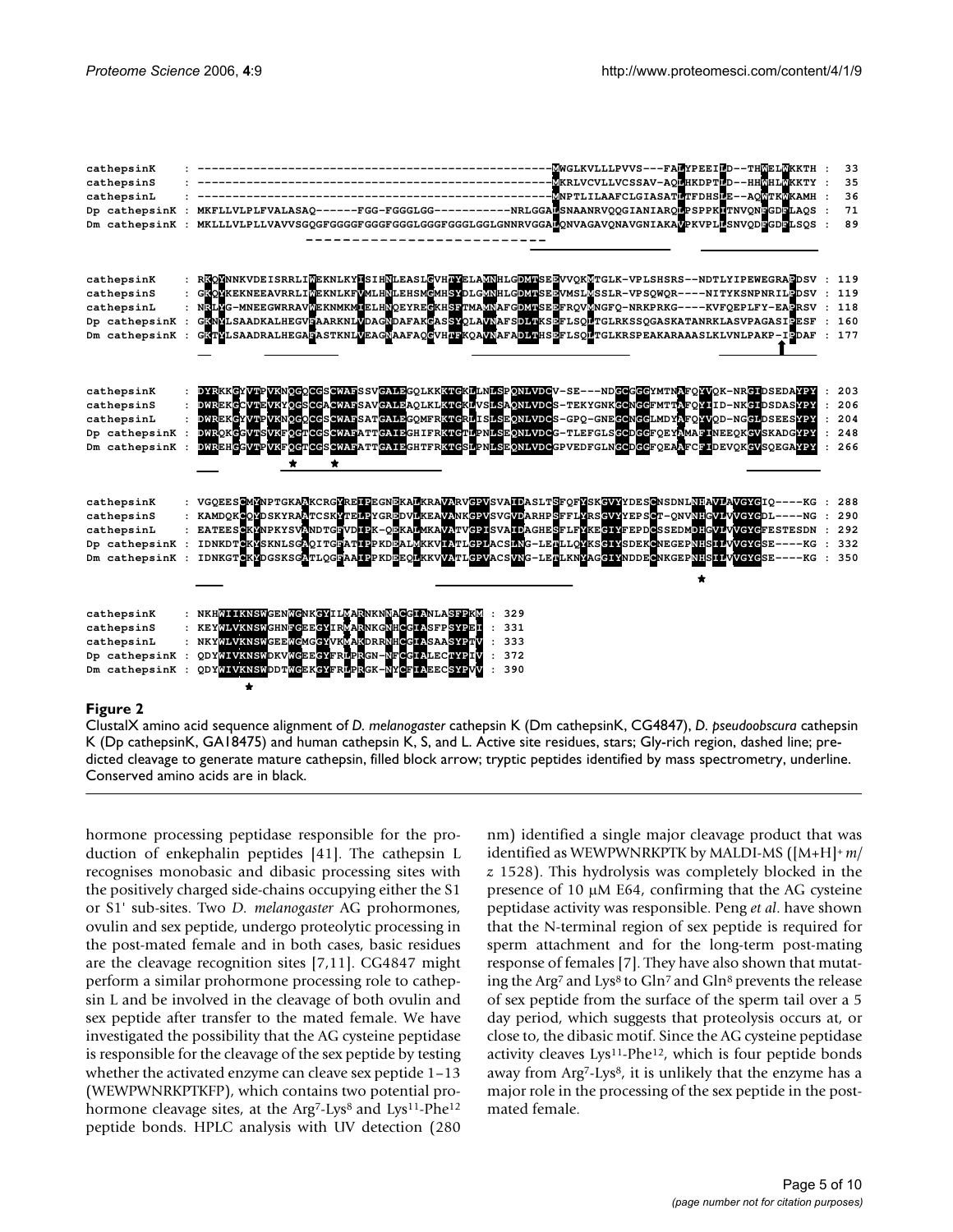| Table 2: Peptidase activity of D. melanogaster accessory glands. |                                                                |
|------------------------------------------------------------------|----------------------------------------------------------------|
|                                                                  | Results are expressed as the mean of three experiments ± s.e.m |

| Enzyme activity                           | Rate of hydrolysis (pmol of 7-<br>AMC released/h/AG) |  |  |
|-------------------------------------------|------------------------------------------------------|--|--|
| Cysteine peptidase                        |                                                      |  |  |
| pre-activation                            | $0.7 \pm 0.1$                                        |  |  |
| post-activation                           | $4.5 + 1.3$                                          |  |  |
| post-activation $+$ 0.1 µM E64            | $0.18 \pm 0.01$                                      |  |  |
| post-activation $+$ 0.1 $\mu$ M<br>K11777 | $0.25 \pm 0.03$                                      |  |  |

## <sup>γ</sup>*-Glutamyl transpeptidase (CG6461, GGT-1) and detection of* γ*-glutamyl transpeptidase activity in AG secretions*

CG6461(GGT-1) is predicted to be a 62 kDa  $\gamma$ -glutamyl transpeptidase (also known as γ-glutamyl transferase) and a member of the T3 family of threonine peptidases [42]. These enzymes are abundant on the luminal surface of secretory and absorptive epithelial cells and are responsible for the transfer of  $\gamma$ -glutamate from glutathione (GSH), glutathione conjugates and glutathione disulphide (GSSG) to an acceptor molecule, which may be another peptide, an amino acid, or water. The proenzyme undergoes autocatalytic cleavage to generate the active γglutamyl transpeptidase, comprising two subunits of around 40 kDa and 20 kDa [43]. The catalytic nucleophile is the hydroxyl group of the threonine found at the N-terminus of the smaller processed subunit [44]. The AG peptide fragments identified in the present study came from a protein spot with an estimated size of around 20 kDa and corresponded to sequences within the predicted smaller subunit of GGT-1 (Fig. 3). The SignalP 3.0 server predicts with high probability that GGT-1 is a preproprotein comprising an N-terminal signal peptide for secretion and that this is cleaved at the Gly30-Leu31 bond to generate a soluble, secreted γ-glutamyl transpeptidase [45]. The predicted soluble nature of GGT-1 is unusual for members of this family of enzymes, since eukaryotic γ-glutamyl transpeptidases are typically type II integral membrane proteins found on the external surfaces of cells [42]. There are three other γ-glutamyl transpeptidase genes (CG17636, CG1492 and CG4829) in the *D*. *melanogaster* genome, all of which are predicted by SignalP 3.0 to encode proteins that conform to a membrane-bound structure. In *D. pseudoobscura*, γ-glutamyl transpeptidase genes are fewer in number and the family is represented by one secreted (GA9613) and only one membrane-bound γ-glutamyl transpeptidase (GA13353): these are closely related to *D*. *melanogaster* GGT-1 and CG4829, respectively.

We found strong γ-glutamyl transpeptidase activity (28.1  $\pm$  1.7 µmoles of p-nitroanilide released/h/AG; mean  $\pm$ standard error of the mean, n = 3) in the *Drosophila* AG using γ-glutamyl-*p*-nitroanilide as the substrate donor and the dipeptide, Gly-Gly, as the acceptor. There was a linear increase in enzyme activity, which was absolutely dependent on the presence of Gly-Gly and was inhibited by acivicin (0.4 mM, 98% inhibition), a selective inhibitor of  $γ$ glutamyl transpeptidase. The AG γ-glutamyl transpeptidase activity is not associated with cell membranes since almost all of the activity of the AG homogenate was found in the supernatant after centrifugation at 60,000 *g* for 2 h  $(25.1 \pm 2.3 \mu$  moles of *p*-nitroanilide released/h/AG; mean  $\pm$  standard error of the mean, n = 3).

The identification of a secreted γ-glutamyl transpeptidase in the AG is of particular interest in respect of redox control during reproduction. γ-Glutamyl transpeptidase has a central position in the 'γ-glutamyl cycle', generating glutamate and Cys-Gly by cleavage of GSH. The dipeptide is subsequently cleaved to its constituent amino acids [46], which are taken-up across the plasma membrane and used in the re-synthesis of intracellular GSH. GSH provides reducing equivalents for the reduction of hydrogen peroxide and lipid hydroperoxides by glutathione peroxidases and peroxiredoxins, and is required for detoxification reactions carried out by glutathione S-transferases [47,48]. The maintenance of a high intracellular concentration of GSH is therefore important for preventing injury to the germ cells by reactive oxygen species and xenobiotics, and is highly dependent upon the breakdown and recycling of extracellular GSH compounds [48].

The soluble AG γ-glutamyl transpeptidase activity provides an explanation for the relatively high levels of free glutamic acid known to be present in AG secretions of virgin males of *D. melanogaster* and the rise in uterine glutamate in the post-mated female [49].

## **Conclusion**

Interest in the male AG products of *D. melanogaster* has mainly focused on the proteins and peptides that are responsible for altering the behaviour and physiology of the post-mated female. There have been few biochemical studies of AG enzymes that are secreted into the seminal fluid for transfer to the female, although their importance for reproduction is recognised. The sequencing of malespecific cDNAs of *D. simulans* AG gave an indication of the variety of new proteins that might be present in the seminal fluid of this species and probably other drosophilids. However, this study was biased against proteins that are expressed in both adult male and female flies, and did not shed light on any post-translational modifications that might be critical for biological activity. We have used the complementary approach of proteomics to expand our knowledge of the secreted AG proteins, mainly enzymes and stress-response proteins, of *D. melanogaster*. We have provided enyzmatic evidence for an inactive cysteine protease and a processed and fully active γ-glutamyl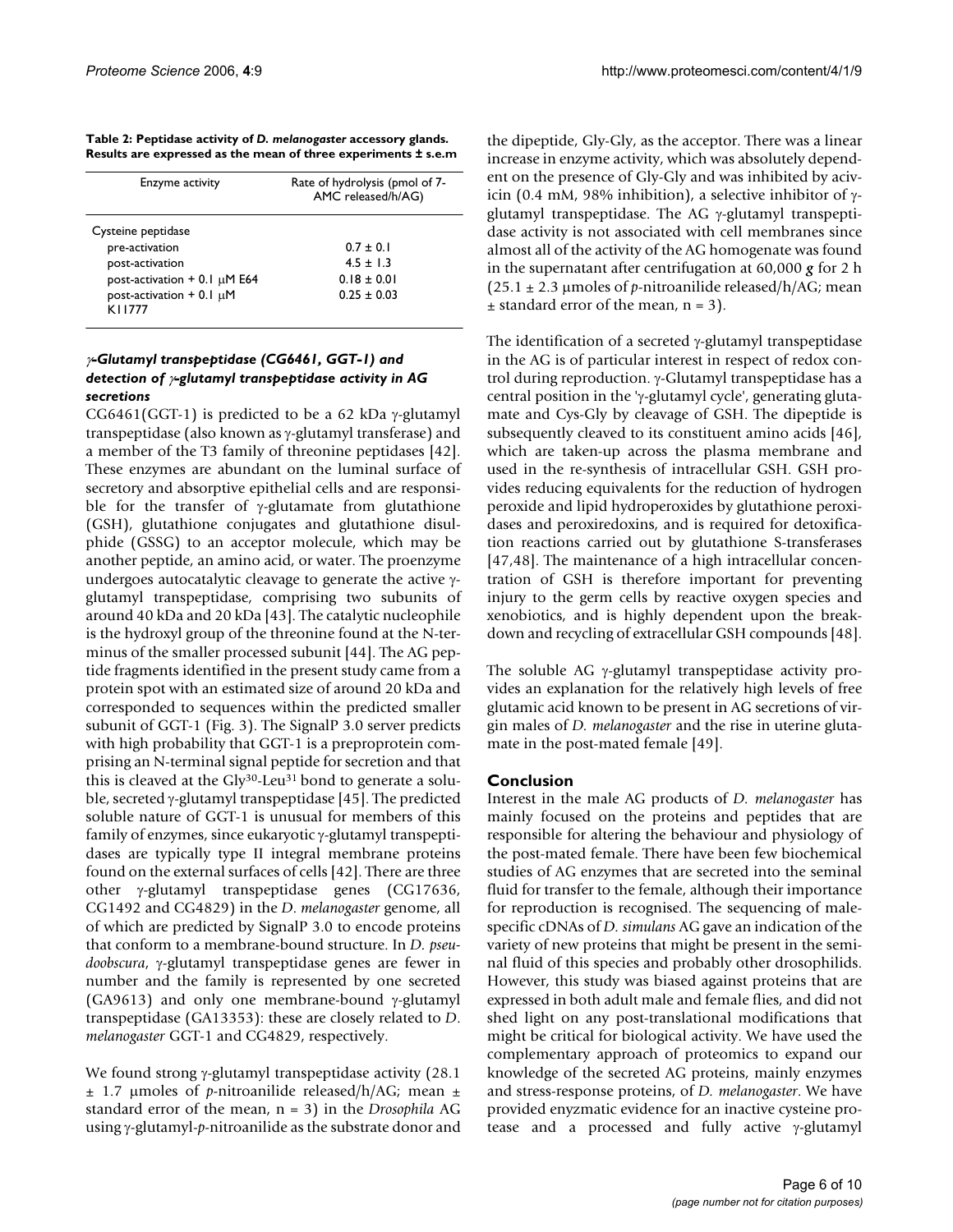

#### Figure 3

ClustalX alignment of *D. melanogaster* GGT-1 (CG6461) and human GGT-1. Hydrophobic signal sequence/transmembrane anchor, dashed line; predicted cleavage of the signal peptide for GGT-1, filled block arrow; predicted cleavage site necessary for activation, open block arrow ; active site Thr, \*; tryptic peptides identified by mass spectrometry, underline. Conserved amino acids are in black.

transpeptidase in support of the proteomics data. The cysteine peptidase might undergo activation in the extracellular environment and, if transferred to the female during copulation, might have a role in the processing of male derived proteins (e.g. ovulin) in the mated female. *D. melanogaster* is amenable to reverse genetic approaches, which can now be used to determine the importance and precise role of the identified AG proteins in reproduction.

## **Methods**

#### *Materials*

Peptidase substrates and inhibitors, unless otherwise stated, were purchased from Sigma-Aldrich Co. Ltd., Poole, U.K. K11777 (*N*-methylpiperazine-urea-phenylalanine-homophenylalanine-vinylsulfone-benzene) was a gift from the Sandler Center for Basic Research in Parasitic Diseases, Department of Pathology, University of California San Francisco.

#### *Insects*

Oregon R *D. melanogaster* were maintained on oatmeal/ molasses/agar medium at 25°C with a 12:12 h light/dark regime [50]. For the collection of AG contents for proteomic and enzymatic analysis, males (3–5 days posteclosion) were separated from females at least 24 h prior to dissection.

#### *Proteomics*

AGs (80 pairs) were excised in ice-cold *Drosophila* Ringer solution [51], or 5 mM Tris-HCl (pH 7.5), containing peptidase inhibitors (complete, Mini, EDTA-free, Roche Diagnostics Ltd, Bell Lane, Lewes, East Sussex BN7 1LG). The AGs were then centrifuged at 10 000 g at 4°C to separate AG contents from the tissue. The supernatant was then removed and stored at -20°C until required. Protein samples were processed using a "2D clean-up kit" (Amersham Biosciences UK Limited, Pollards Wood, Nightin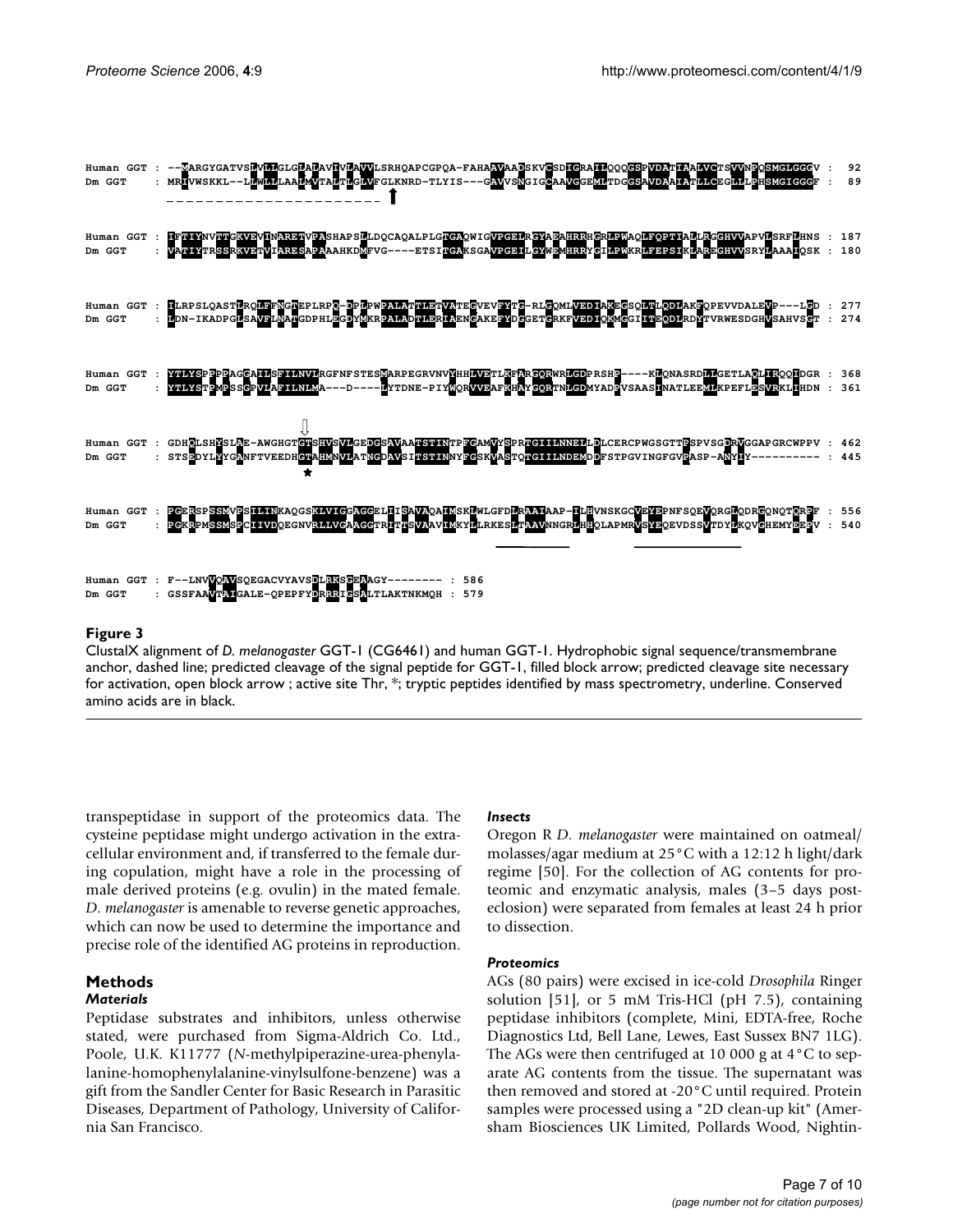gales Lane, Chalfont St Giles, Buckinghamshire). AG contents were solubilised in rehydration buffer (8 M urea, 4% (w/v) CHAPS, 50 mM dithiothreitol, 0.2% (v/v) "Bio-Lyte" Ampholytes, Bio-Rad Laboratories, 2000 Alfred Nobel Drive, Hercules, CA 94547 USA) prior to soaking of either pH 3–10 or pH 4–7 11 cm IPG strip (Bio-Rad). Isoelectric focusing was performed using a PROTEAN IEF cell (Bio-Rad) for 40000 Vh. The strip was then equilibrated in two base buffers (50 mM Tris/Cl, 2% (v/v) SDS, 6 M urea, and 20% glycerol) containing first 1.4 M diothiothreitol and then 1.3 M iodoacetamide. The second dimension used precast 8–16% Tris/HCl gels (Bio-Rad) and was run for 70 min at 200 V. The gel was washed three times for 15 min prior to staining with Coomassie ("biosafe" Bio-Rad) for 3 h before de-staining with water.

Stained spots of protein were cut using a Proteome Works spot-cutter (Bio-Rad) before being placed in 50 mM ammonium bicarbonate and 50 % ( $v/v$ ) acetonitrile. The gel piece was sonicated for 10 min with the supernatant being removed and discarded. This was repeated before acetonitrile was added and then the gel was dried. The trypsin digest was then carried out by adding 5 µl trypsin solution (2 ng of trypsin in 25 mM ammonium bicarbonate) to the gel piece and allowing it to be absorbed before addition of another 5  $\mu$ l of 25 mM ammonium bicarbonate 30 min later. Digestion was allowed to proceed for 16 h at 37°C.

MALDI-MS was performed using a matrix of 5 mg of  $\alpha$ cyano-4-hydroxy-cinnamic acid in 1 ml ethanol/acetonitrile  $(1:1, v/v)$  with the peptide ACTH used as an internal standard. The matrix was then mixed with the sample in a ratio of 1:1 with 1  $\mu$ l being spotted onto a MALDI target plate for analysis using MALDI-TOF (Micromass M@LDI L/R system) to generate a peptide mass fingerprint. The NCBI and MSDB peptide databases were searched using Mascot [http://www.matrixscience.com/](http://www.matrixscience.com/search_form_select.html) search form select.html with, 100 p.p.m. accuracy and carbamidomethyl transformation selected. Some protein spots were analysed by LC-MS/MS and the fragmentation data was used to search the NCBI and MSDB peptide databases using Mascot as described previously [52]

## *Enzyme assays*

AG contents were separated from the AG tissue by centrifugation in small volumes of Ringer solution, typically 20 pairs of AGs in 40 µl, at 10 000 g at 4°C. For the determination of cysteine peptidase activity, AG samples were incubated in activation buffer (100 mM sodium acetate buffer, pH 5.5; 5 mM EDTA; 20 mM cysteine) at 35°C, either without inhibitor or with one of two cysteine peptidase inhibitors (E64 and K11777). After 1 h, the substrate (Cbz-Leu-Arg-MCA) was added to a final concentration of 10  $\mu$ M in 1% (v/v) dimethyl sulfoxide and the fluorescence emitted during the reaction was measured every 90 seconds in black 96-well microtitre plates (Corning Life Sciences, High Wycombe, U.K.) at ambient temperature using a Victor2 fluorometer (PerkinElmer™, Finland) and an excitation λ of 380 nm and emission λ of 460 nm. Reaction rates were linear up to 2 h (1 unit of activity is 1 pmol of 7-AMC released/h). Cysteine peptidase activity towards sex peptide1-13 was performed by incubating the contents from 50 AGs in 50 µl of activation buffer for 1 h at 35°C, before adding sex peptide1-13 (50 µM, final concentration). After incubation for 12 h at 35°C, hydrolytic activity was terminated by lowering the pH to 2 with 5 µl of 8% (v/v) TFA. Cleavage products were analysed by reversed phase HPLC using a Phenomenex Jupiter C18 column (5  $\mu$ m particles, 250  $\times$  4.6 mm; Phenomenex, Macclesfield, U.K.) and an elution gradient of 12% acetonitrile rising to 60% acetonitrile in 0.1% TFA over 25 min, at a flow rate of 1 ml/min. The elution of tryptophan containing peptides was monitored at 280 nm. The major product peak was collected and analysed by MALDI-TOF MS.

γ*-*Glutamyl transpeptidase activity was assayed using γglutamyl-*p*-nitroanilide (1 mM) as the γ-glutamyl donor and the dipeptide Gly-Gly (20 mM) as the acceptor in Tris-HCl buffer (0.1 M, pH 8) [42]. The release of *p*nitroaniline was monitored every 10 sec in 96-well plastic plates (Nunc<sup>TM</sup>, Denmark) using a SPECTRA MAX  $340_{pc}$ spectrometer (Molecular Devices, Wokingham, U.K.) set at 410 nm (ε = 8800 M<sup>-1</sup>. cm<sup>-1</sup>) and a temperature of 25°C. The reaction rate was linear up to 1 h (1 unit of activity is 1 nmol of *p*-nitroaniline released/h). The soluble nature of the γ*-*glutamyl transpeptidase was established by homogenising ten AGs in 200 µl of Ringer's solution in a glass homogeniser (GPE Ltd., Leighton Buzzard, UK) and centrifuging the homogenate at 60,000 *g* for 2 h in a TLA110 Beckman rotor using an Optima Max Ultracentrifuge (Beckman Coulter UK Ltd, High Wycombe, Buckinghamshire, U.K.). The enzyme activity of resulting soluble fraction was compared to the activity found in a sample of the homogenate taken prior to centrifugation.

# **Competing interests**

The author(s) declare that they have no competing interests.

# **Authors' contributions**

MJW, CMR and JNK carried out the proteomic analysis. MJW and MS planned and performed the enzyme activity studies. NA identified the cleavage site for the hydrolysis of sex peptide. REI drafted the manuscript. ADS helped to revise the manuscript and REI and ADS jointly planned the study.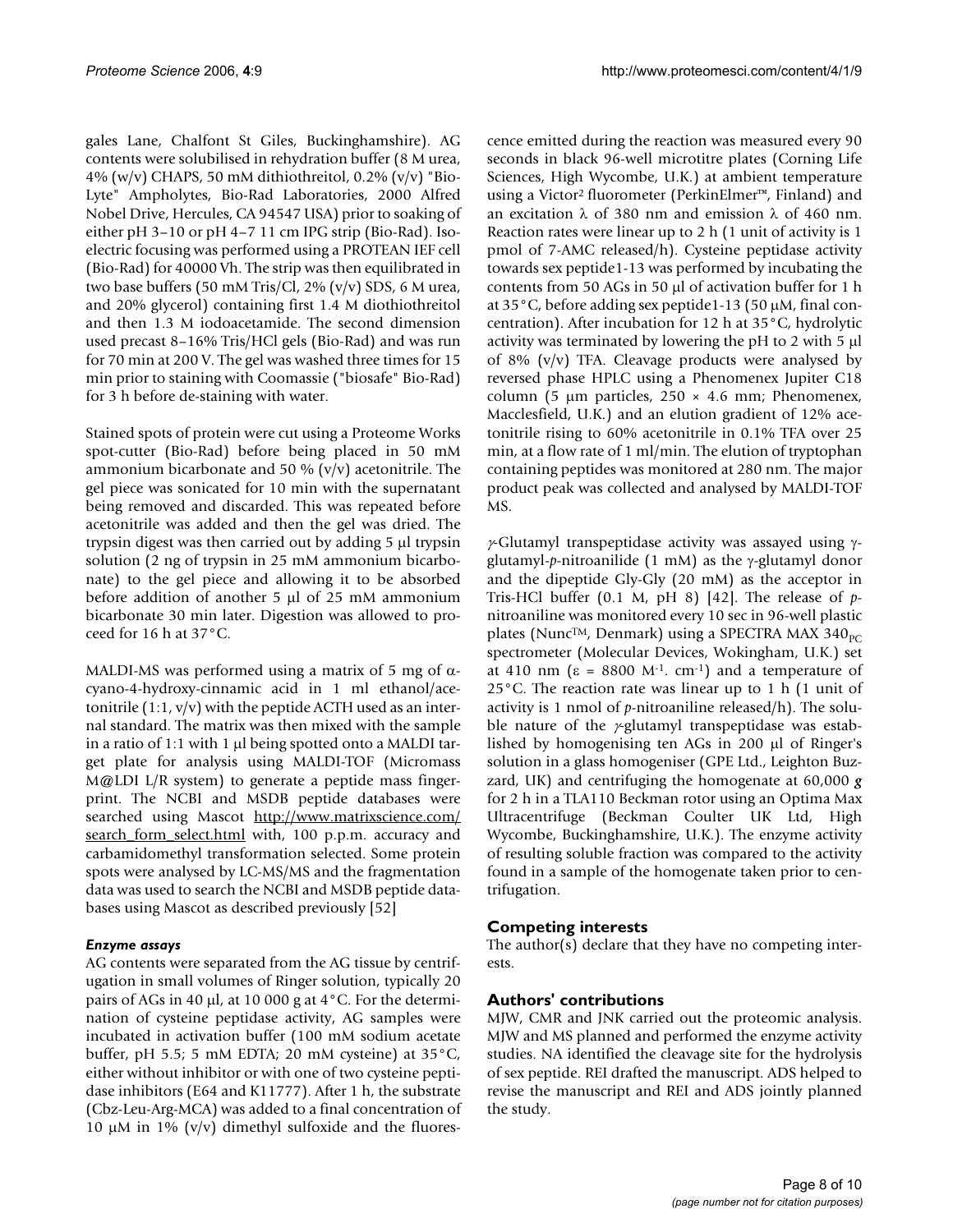#### **Acknowledgements**

We thank Kathryn S Lilley of the Cambridge Centre for Proteomics for LC-MS/MS, Richard J Bingham of the Astbury Centre for Structural Molecular Biology, University of Leeds, for valuable discussion. MJW and CMR were supported by studentships from the Biotechnology and Biological Sciences Research Council, UK.

#### **References**

- 1. Chen PS: **The accessory gland proteins in male** *Drosophila* **[:](http://www.ncbi.nlm.nih.gov/entrez/query.fcgi?cmd=Retrieve&db=PubMed&dopt=Abstract&list_uids=8698082) [structural, reproductive, and evolutionary aspects.](http://www.ncbi.nlm.nih.gov/entrez/query.fcgi?cmd=Retrieve&db=PubMed&dopt=Abstract&list_uids=8698082)** *Experientia* 1996, **52:**503-510.
- 2. Wolfner MF: **Tokens of love: functions and regulation of** *Drosophila* **[male accessory gland products.](http://www.ncbi.nlm.nih.gov/entrez/query.fcgi?cmd=Retrieve&db=PubMed&dopt=Abstract&list_uids=9090115)** *Insect Biochem Mol Biol* 1997, **27:**179-192.
- 3. Chapman T, Davies SJ: **Functions and analysis of the seminal fluid proteins of male** *Drosophila melanogaster* **[fruit flies.](http://www.ncbi.nlm.nih.gov/entrez/query.fcgi?cmd=Retrieve&db=PubMed&dopt=Abstract&list_uids=15374649)** *Peptides* 2004, **25:**1477-1490.
- 4. Kubli E: **Sex-peptides: seminal peptides of the** *Drosophila* **[male.](http://www.ncbi.nlm.nih.gov/entrez/query.fcgi?cmd=Retrieve&db=PubMed&dopt=Abstract&list_uids=14504657)** *Cell Mol Life Sci* 2003, **60:**1689-1704.
- 5. Chapman T, Bangham J, Vinti G, Seifried B, Lung O, Wolfner MF, Smith HK, Partridge L: **The sex peptide of** *Drosophila melanogaster***[: female post-mating responses analyzed by using](http://www.ncbi.nlm.nih.gov/entrez/query.fcgi?cmd=Retrieve&db=PubMed&dopt=Abstract&list_uids=12893873) [RNA interference.](http://www.ncbi.nlm.nih.gov/entrez/query.fcgi?cmd=Retrieve&db=PubMed&dopt=Abstract&list_uids=12893873)** *Proc Natl Acad Sci USA* 2003, **100:**9923-9928.
- 6. Liu H, Kubli E: **Sex-peptide is the molecular basis of the sperm effect in** *Drosophila melanogaster***[.](http://www.ncbi.nlm.nih.gov/entrez/query.fcgi?cmd=Retrieve&db=PubMed&dopt=Abstract&list_uids=12897240)** *Proc Natl Acad Sci USA* 2003, **100:**9929-9933.
- 7. Peng J, Chen S, Busser S, Liu H, Honegger T, Kubli E: **Gradual release of sperm bound sex-peptide controls female postmating behavior in** *Drosophila***[.](http://www.ncbi.nlm.nih.gov/entrez/query.fcgi?cmd=Retrieve&db=PubMed&dopt=Abstract&list_uids=15694303)** *Curr Biol* 2005, **15:**207-213.
- 8. Heifetz Y, Lung O, Frongillo EA Jr, Wolfner MF: **The** *Drosophila* **[seminal fluid protein Acp26Aa stimulates release of oocytes](http://www.ncbi.nlm.nih.gov/entrez/query.fcgi?cmd=Retrieve&db=PubMed&dopt=Abstract&list_uids=10662669) [by the ovary.](http://www.ncbi.nlm.nih.gov/entrez/query.fcgi?cmd=Retrieve&db=PubMed&dopt=Abstract&list_uids=10662669)** *Curr Biol* 2000, **10:**99-102.
- 9. Chapman T, Herndon LA, Heifetz Y, Partridge L, Wolfner MF: **The Acp26Aa seminal fluid protein is a modulator of early egg hatchability in** *Drosophila melanogaster***[.](http://www.ncbi.nlm.nih.gov/entrez/query.fcgi?cmd=Retrieve&db=PubMed&dopt=Abstract&list_uids=11506676)** *Proc Biol Sci* 2001, **268:**1647-1654.
- 10. Herndon LA, Wolfner MF: **A** *Drosophila* **[seminal fluid protein,](http://www.ncbi.nlm.nih.gov/entrez/query.fcgi?cmd=Retrieve&db=PubMed&dopt=Abstract&list_uids=7479736) [Acp26Aa, stimulates egg laying in females for 1 day after](http://www.ncbi.nlm.nih.gov/entrez/query.fcgi?cmd=Retrieve&db=PubMed&dopt=Abstract&list_uids=7479736) [mating.](http://www.ncbi.nlm.nih.gov/entrez/query.fcgi?cmd=Retrieve&db=PubMed&dopt=Abstract&list_uids=7479736)** *Proc Natl Acad Sci USA* 1995, **92:**10114-10118.
- 11. Heifetz Y, Vandenberg LN, Cohn HI, Wolfner MF: **Two cleavage products of the** *Drosophila* **[accessory gland protein ovulin](http://www.ncbi.nlm.nih.gov/entrez/query.fcgi?cmd=Retrieve&db=PubMed&dopt=Abstract&list_uids=15640356) [can independently induce ovulation.](http://www.ncbi.nlm.nih.gov/entrez/query.fcgi?cmd=Retrieve&db=PubMed&dopt=Abstract&list_uids=15640356)** *Proc Natl Acad Sci USA* 2005, **102:**743-748.
- 12. Bertram MJ, Neubaum DM, Wolfner MF: **Localization of the** *Drosophila* **[male accessory gland protein Acp36DE in the mated](http://www.ncbi.nlm.nih.gov/entrez/query.fcgi?cmd=Retrieve&db=PubMed&dopt=Abstract&list_uids=9014340) [female suggests a role in sperm storage.](http://www.ncbi.nlm.nih.gov/entrez/query.fcgi?cmd=Retrieve&db=PubMed&dopt=Abstract&list_uids=9014340)** *Insect Biochem Mol Biol* 1996, **26:**971-980.
- 13. Neubaum DM, Wolfner MF: **Mated** *Drosophila melanogaster* **[females require a seminal fluid protein, Acp36DE, to store](http://www.ncbi.nlm.nih.gov/entrez/query.fcgi?cmd=Retrieve&db=PubMed&dopt=Abstract&list_uids=10511562) [sperm efficiently.](http://www.ncbi.nlm.nih.gov/entrez/query.fcgi?cmd=Retrieve&db=PubMed&dopt=Abstract&list_uids=10511562)** *Genetics* 1999, **153:**845-857.
- 14. Bloch Qazi MC, Wolfner MF: **An early role for the** *Drosophila melanogaster* **[male seminal protein Acp36DE in female](http://www.ncbi.nlm.nih.gov/entrez/query.fcgi?cmd=Retrieve&db=PubMed&dopt=Abstract&list_uids=12939382) [sperm storage.](http://www.ncbi.nlm.nih.gov/entrez/query.fcgi?cmd=Retrieve&db=PubMed&dopt=Abstract&list_uids=12939382)** *J Exp Biol* 2003, **206:**3521-3528.
- Swanson WJ, Clark AG, Waldrip-Dail HM, Wolfner MF, Aquadro CF: **Evolutionary EST analysis identifies rapidly evolving male reproductive proteins in** *Drosophila***[.](http://www.ncbi.nlm.nih.gov/entrez/query.fcgi?cmd=Retrieve&db=PubMed&dopt=Abstract&list_uids=11404480)** *Proc Natl Acad Sci USA* 2001, **98:**7375-7379.
- 16. Mueller JL, Ripoll DR, Aquadro CF, Wolfner MF: **Comparative structural modeling and inference of conserved protein classes in** *Drosophila* **seminal fluid.** *Proc Natl Acad Sci U SA* 2004, **101:**13542-13547.
- 17. Mueller JL, Ravi Ram K, McGraw LA, Bloch Qazi MC, Siggia ED, Clark AG, Aquadro CF, Wolfner MF: **Cross-species comparison of** *Drosophila* **[male accessory gland protein genes.](http://www.ncbi.nlm.nih.gov/entrez/query.fcgi?cmd=Retrieve&db=PubMed&dopt=Abstract&list_uids=15944345)** *Genetics* 2005, **171:**131-143.
- 18. Ravi Ram K, Ji S, Wolfner MF: **Fates and targets of male accessory gland proteins in mated female** *Drosophila melanogaster***[.](http://www.ncbi.nlm.nih.gov/entrez/query.fcgi?cmd=Retrieve&db=PubMed&dopt=Abstract&list_uids=15979005)** *Insect Biochem Mol Biol* 2005, **35:**1059-1071.
- Galat A: [Peptidylproline cis-trans-isomerases: immunophi](http://www.ncbi.nlm.nih.gov/entrez/query.fcgi?cmd=Retrieve&db=PubMed&dopt=Abstract&list_uids=8404888)**[lins.](http://www.ncbi.nlm.nih.gov/entrez/query.fcgi?cmd=Retrieve&db=PubMed&dopt=Abstract&list_uids=8404888)** *Eur J Biochem* 1993, **216:**689-707.
- 20. McKay RR, Zhu L, Shortridge RD: **A** *Drosophila* **[gene that](http://www.ncbi.nlm.nih.gov/entrez/query.fcgi?cmd=Retrieve&db=PubMed&dopt=Abstract&list_uids=7787847) [encodes a member of the protein disulfide isomerase/phos](http://www.ncbi.nlm.nih.gov/entrez/query.fcgi?cmd=Retrieve&db=PubMed&dopt=Abstract&list_uids=7787847)[pholipase C-alpha family.](http://www.ncbi.nlm.nih.gov/entrez/query.fcgi?cmd=Retrieve&db=PubMed&dopt=Abstract&list_uids=7787847)** *Insect Biochem Mol Biol* 1995, **25:**647-654.
- 21. Ellgaard L, Ruddock LW: **[The human protein disulphide isomer](http://www.ncbi.nlm.nih.gov/entrez/query.fcgi?cmd=Retrieve&db=PubMed&dopt=Abstract&list_uids=15643448)[ase family: substrate interactions and functional properties.](http://www.ncbi.nlm.nih.gov/entrez/query.fcgi?cmd=Retrieve&db=PubMed&dopt=Abstract&list_uids=15643448)** *EMBO Rep* 2005, **6:**28-32.
- 22. Michalak M, Corbett EF, Mesaeli N, Nakamura K, Opas M: **[Calreti](http://www.ncbi.nlm.nih.gov/entrez/query.fcgi?cmd=Retrieve&db=PubMed&dopt=Abstract&list_uids=10567207)[culin: one protein, one gene, many functions.](http://www.ncbi.nlm.nih.gov/entrez/query.fcgi?cmd=Retrieve&db=PubMed&dopt=Abstract&list_uids=10567207)** *Biochem J* 1999, **344:**281-292.
- 23. Johnson S, Michalak M, Opas M, Eggleton P: **[The ins and outs of cal](http://www.ncbi.nlm.nih.gov/entrez/query.fcgi?cmd=Retrieve&db=PubMed&dopt=Abstract&list_uids=11306273)[reticulin: from the ER lumen to the extracellular space.](http://www.ncbi.nlm.nih.gov/entrez/query.fcgi?cmd=Retrieve&db=PubMed&dopt=Abstract&list_uids=11306273)** *Trends Cell Biol* 2001, **11:**122-129.
- 24. Kirkpatrick RB, Ganguly S, Angelichio M, Griego S, Shatzman A, Silverman C, Rosenberg M: **Heavy chain dimers as well as complete antibodies are efficiently formed and secreted from** *Drosophila* **[via a BiP-mediated pathway.](http://www.ncbi.nlm.nih.gov/entrez/query.fcgi?cmd=Retrieve&db=PubMed&dopt=Abstract&list_uids=7649989)** *J Biol Chem* 1995, **270:**19800-19805.
- 25. Drysdale RA, Crosby MA: **[FlyBase: genes and gene models.](http://www.ncbi.nlm.nih.gov/entrez/query.fcgi?cmd=Retrieve&db=PubMed&dopt=Abstract&list_uids=15608223)** *Nucleic Acids Res* 2005, **33:**D390-395.
- 26. Bando Y, Ogawa S, Yamauchi A, Kuwabara K, Ozawa K, Hori O, Yanagi H, Tamatani M, Tohyama M: **[150-kDa oxygen-regulated pro](http://www.ncbi.nlm.nih.gov/entrez/query.fcgi?cmd=Retrieve&db=PubMed&dopt=Abstract&list_uids=10837345)[tein \(ORP150\) functions as a novel molecular chaperone in](http://www.ncbi.nlm.nih.gov/entrez/query.fcgi?cmd=Retrieve&db=PubMed&dopt=Abstract&list_uids=10837345) [MDCK cells.](http://www.ncbi.nlm.nih.gov/entrez/query.fcgi?cmd=Retrieve&db=PubMed&dopt=Abstract&list_uids=10837345)** *Am J Physiol Cell Physiol* 2000, **278:**C1172-1182.
- 27. Turano C, Coppari S, Altieri F, Ferraro A: **[Proteins of the PDI](http://www.ncbi.nlm.nih.gov/entrez/query.fcgi?cmd=Retrieve&db=PubMed&dopt=Abstract&list_uids=12384992) [family: unpredicted non-ER locations and functions.](http://www.ncbi.nlm.nih.gov/entrez/query.fcgi?cmd=Retrieve&db=PubMed&dopt=Abstract&list_uids=12384992)** *J Cell Physiol* 2002, **193:**154-163.
- 28. Calvert ME, Digilio LC, Herr JC, Coonrod SA: **[Oolemmal pro](http://www.ncbi.nlm.nih.gov/entrez/query.fcgi?cmd=Retrieve&db=PubMed&dopt=Abstract&list_uids=12646049)teomics – identification of highly abundant heat shock pro[teins and molecular chaperones in the mature mouse egg](http://www.ncbi.nlm.nih.gov/entrez/query.fcgi?cmd=Retrieve&db=PubMed&dopt=Abstract&list_uids=12646049) [and their localization on the plasma membrane.](http://www.ncbi.nlm.nih.gov/entrez/query.fcgi?cmd=Retrieve&db=PubMed&dopt=Abstract&list_uids=12646049)** *Reprod Biol Endocrinol* 2003, **1:**27.
- 29. Tutuncu L, Stein P, Ord TS, Jorgez CJ, Williams CJ: **[Calreticulin on](http://www.ncbi.nlm.nih.gov/entrez/query.fcgi?cmd=Retrieve&db=PubMed&dopt=Abstract&list_uids=15136153) [the mouse egg surface mediates transmembrane signaling](http://www.ncbi.nlm.nih.gov/entrez/query.fcgi?cmd=Retrieve&db=PubMed&dopt=Abstract&list_uids=15136153) [linked to cell cycle resumption.](http://www.ncbi.nlm.nih.gov/entrez/query.fcgi?cmd=Retrieve&db=PubMed&dopt=Abstract&list_uids=15136153)** *Dev Biol* 2004, **270:**246-260.
- 30. Asquith KL, Harman AJ, McLaughlin EA, Nixon B, Aitken RJ: **[Locali](http://www.ncbi.nlm.nih.gov/entrez/query.fcgi?cmd=Retrieve&db=PubMed&dopt=Abstract&list_uids=15456702)zation and significance of molecular chaperones, heat shock protein 1, and tumor rejection antigen gp96 in the male [reproductive tract and during capacitation and acrosome](http://www.ncbi.nlm.nih.gov/entrez/query.fcgi?cmd=Retrieve&db=PubMed&dopt=Abstract&list_uids=15456702) [reaction.](http://www.ncbi.nlm.nih.gov/entrez/query.fcgi?cmd=Retrieve&db=PubMed&dopt=Abstract&list_uids=15456702)** *Biol Reprod* 2005, **72:**328-337.
- 31. Chapman T, Neubaum DM, Wolfner MF, Partridge L: **The role of male accessory gland protein Acp36DE in sperm competition in** *Drosophila melanogaster***[.](http://www.ncbi.nlm.nih.gov/entrez/query.fcgi?cmd=Retrieve&db=PubMed&dopt=Abstract&list_uids=10885514)** *Proc Biol Sci* 2000, **267:**1097-1105.
- 32. Cuasnicu PS, Ellerman DA, Cohen DJ, Busso D, Morgenfeld MM, Da Ros VG: **[Molecular mechanisms involved in mammalian gam](http://www.ncbi.nlm.nih.gov/entrez/query.fcgi?cmd=Retrieve&db=PubMed&dopt=Abstract&list_uids=11750738)[ete fusion.](http://www.ncbi.nlm.nih.gov/entrez/query.fcgi?cmd=Retrieve&db=PubMed&dopt=Abstract&list_uids=11750738)** *Arch Med Res* 2001, **32:**614-618.
- 33. Olson JH, Xiang X, Ziegert T, Kittelson A, Rawls A, Bieber AL, Chandler DE: **[Allurin, a 21-kDa sperm chemoattractant from](http://www.ncbi.nlm.nih.gov/entrez/query.fcgi?cmd=Retrieve&db=PubMed&dopt=Abstract&list_uids=11562501) [Xenopus egg jelly, is related to mammalian sperm-binding](http://www.ncbi.nlm.nih.gov/entrez/query.fcgi?cmd=Retrieve&db=PubMed&dopt=Abstract&list_uids=11562501) [proteins.](http://www.ncbi.nlm.nih.gov/entrez/query.fcgi?cmd=Retrieve&db=PubMed&dopt=Abstract&list_uids=11562501)** *Proc Natl Acad Sci USA* 2001, **98:**11205-11210.
- 34. Kratzschmar J, Haendler B, Eberspaecher U, Roosterman D, Donner P, Schleuning WD: **[The human cysteine-rich secretory protein](http://www.ncbi.nlm.nih.gov/entrez/query.fcgi?cmd=Retrieve&db=PubMed&dopt=Abstract&list_uids=8665901) [\(CRISP\) family. Primary structure and tissue distribution of](http://www.ncbi.nlm.nih.gov/entrez/query.fcgi?cmd=Retrieve&db=PubMed&dopt=Abstract&list_uids=8665901)** [CRISP-1, CRISP-2 and CRISP-3.](http://www.ncbi.nlm.nih.gov/entrez/query.fcgi?cmd=Retrieve&db=PubMed&dopt=Abstract&list_uids=8665901) **236:**827-836.
- 35. Uhrin P, Dewerchin M, Hilpert M, Chrenek P, Schofer C, Zechmeister-Machhart M, Kronke G, Vales A, Carmeliet P, Binder BR, Geiger M: **[Disruption of the protein C inhibitor gene results in](http://www.ncbi.nlm.nih.gov/entrez/query.fcgi?cmd=Retrieve&db=PubMed&dopt=Abstract&list_uids=11120760) [impaired spermatogenesis and male infertility.](http://www.ncbi.nlm.nih.gov/entrez/query.fcgi?cmd=Retrieve&db=PubMed&dopt=Abstract&list_uids=11120760)** *J Clin Invest* 2000, **106:**1531-1539.
- 36. Murer V, Spetz JF, Hengst U, Altrogge LM, de Agostini A, Monard D: **[Male fertility defects in mice lacking the serine protease](http://www.ncbi.nlm.nih.gov/entrez/query.fcgi?cmd=Retrieve&db=PubMed&dopt=Abstract&list_uids=11248026) [inhibitor protease nexin-1.](http://www.ncbi.nlm.nih.gov/entrez/query.fcgi?cmd=Retrieve&db=PubMed&dopt=Abstract&list_uids=11248026)** *Proc Natl Acad Sci USA* 2001, **98:**3029-3033.
- 37. Smith GM, Rothwell K, Wood SL, Yeaman SJ, Bownes M: **Specificity and localization of lipolytic activity in adult** *Drosophila melanogaster***[.](http://www.ncbi.nlm.nih.gov/entrez/query.fcgi?cmd=Retrieve&db=PubMed&dopt=Abstract&list_uids=7818480)** *Biochem J* 1994, **304:**775-779.
- 38. Bromme D: **Cathepsin K.** In *Handbook of Proteolytic Enzymes Volume 2*. Edited by: Barrett AJ, Rawlings ND, Woessner JF. London: Elsevier Academic Press; 2004:1092-1097.
- 39. Turk B, Turk D, Turk V: **[Lysosomal cysteine proteases: more](http://www.ncbi.nlm.nih.gov/entrez/query.fcgi?cmd=Retrieve&db=PubMed&dopt=Abstract&list_uids=10708852) [than scavengers.](http://www.ncbi.nlm.nih.gov/entrez/query.fcgi?cmd=Retrieve&db=PubMed&dopt=Abstract&list_uids=10708852)** *Biochim Biophys Acta* 2000, **1477:**98-111.
- 40. McQueney MS, Amegadzie BY, D'Alessio K, Hanning CR, McLaughlin MM, McNulty D, Carr SA, Ijames C, Kurdyla J, Jones CS: **[Autocata](http://www.ncbi.nlm.nih.gov/entrez/query.fcgi?cmd=Retrieve&db=PubMed&dopt=Abstract&list_uids=9153258)[lytic activation of human cathepsin K.](http://www.ncbi.nlm.nih.gov/entrez/query.fcgi?cmd=Retrieve&db=PubMed&dopt=Abstract&list_uids=9153258)** *J Biol Chem* 1997, **272:**13955-13960.
- 41. Hook V, Yasothornsrikul S, Greenbaum D, Medzihradszky KF, Troutner K, Toneff T, Bundey R, Logrinova A, Reinheckel T, Peters C, Bogyo M: **[Cathepsin L and Arg/Lys aminopeptidase: a distinct](http://www.ncbi.nlm.nih.gov/entrez/query.fcgi?cmd=Retrieve&db=PubMed&dopt=Abstract&list_uids=15255178)**